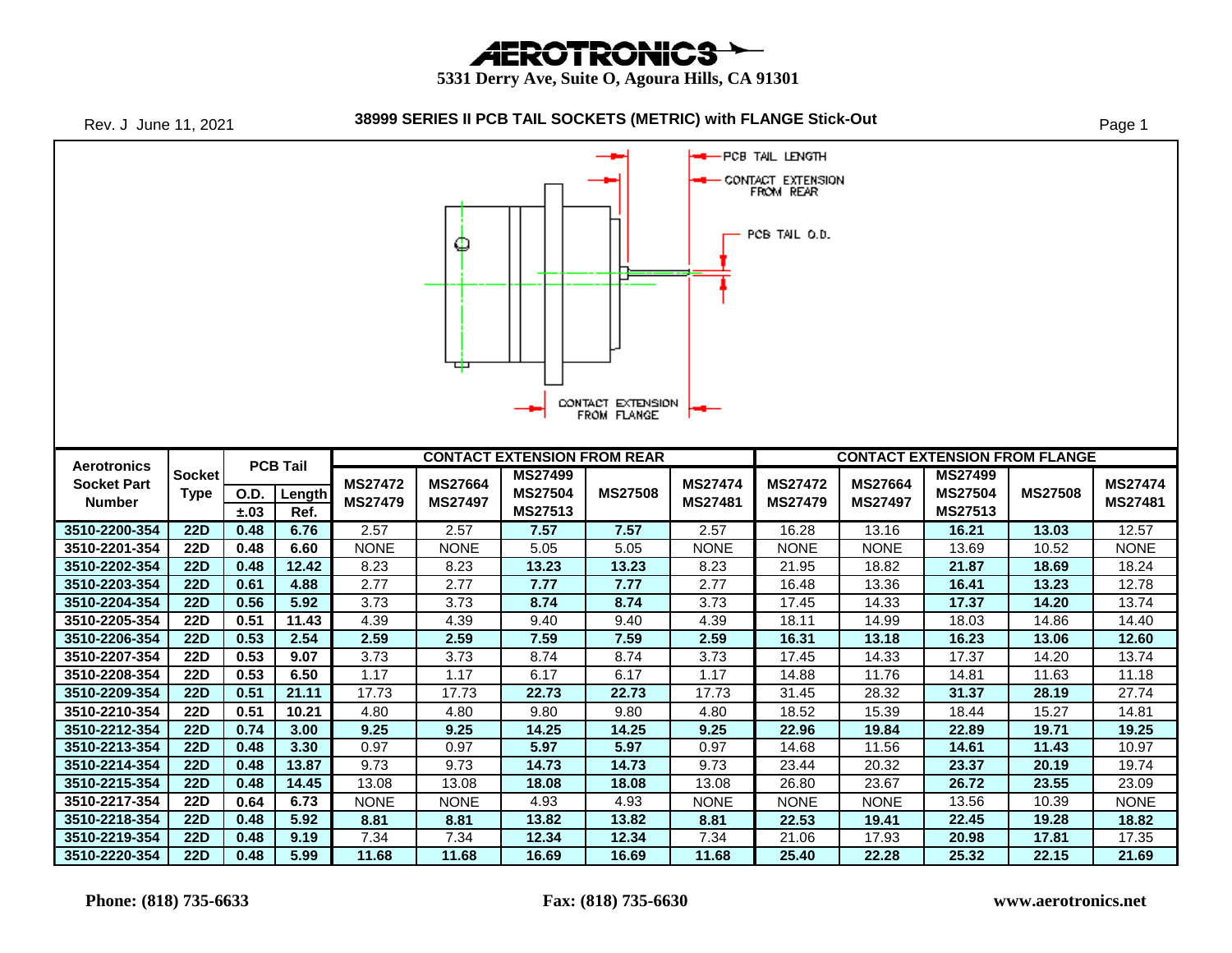| <b>AEROTRONICS</b> |  |
|--------------------|--|

Rev. J June 11, 2021

|                                                    |                       |                          |                           |                                  |                                  | <b>CONTACT EXTENSION FROM REAR</b> |                |                                  |                                  |                           | <b>CONTACT EXTENSION FROM FLANGE</b> |                |                           |
|----------------------------------------------------|-----------------------|--------------------------|---------------------------|----------------------------------|----------------------------------|------------------------------------|----------------|----------------------------------|----------------------------------|---------------------------|--------------------------------------|----------------|---------------------------|
| Aerotronics<br><b>Socket Part</b><br><b>Number</b> | Socket<br><b>Type</b> | <b>O.D.</b><br>$\pm .03$ | <b>PCB Tail</b><br>Length | <b>MS27472</b><br><b>MS27479</b> | <b>MS27664</b><br><b>MS27497</b> | <b>MS27499</b><br><b>MS27504</b>   | <b>MS27508</b> | <b>MS27474</b><br><b>MS27481</b> | <b>MS27472</b><br><b>MS27479</b> | MS27664<br><b>MS27497</b> | <b>MS27499</b><br><b>MS27504</b>     | <b>MS27508</b> | <b>MS27474</b><br>MS27481 |
| 3510-2221-354                                      | <b>22D</b>            | 0.48                     | Ref.<br>2.16              | <b>NONE</b>                      | <b>NONE</b>                      | MS27513<br>5.56                    | 5.56           | <b>NONE</b>                      | <b>NONE</b>                      | <b>NONE</b>               | MS27513<br>14.20                     | 11.02          | <b>NONE</b>               |
| 3510-2223-354                                      | <b>22D</b>            | 0.64                     | 10.29                     | 14.27                            | 14.27                            | 19.28                              | 19.28          | 14.27                            | 27.99                            | 24.87                     | 27.91                                | 24.74          | 24.28                     |
| 3510-2225-354                                      | <b>22D</b>            | 0.71                     | 4.06                      | 4.06                             | 4.06                             | 9.07                               | 9.07           | 4.06                             | 17.78                            | 14.66                     | 17.70                                | 14.53          | 14.07                     |
| 3510-2200-355                                      | <b>22M</b>            | 0.48                     | 9.60                      | 5.41                             | 5.41                             | 10.41                              | 10.41          | 5.41                             | 19.13                            | 16.00                     | 19.05                                | 15.88          | 15.42                     |
| 3510-2201-355                                      | 22M                   | 0.48                     | 5.31                      | 22.33                            | 22.33                            | 27.33                              | 27.33          | 22.33                            | 36.04                            | 32.92                     | 35.97                                | 32.79          | 32.33                     |
| 1590-2202-355                                      | <b>22M</b>            | 0.48                     | 10.44                     | 1.14                             | 1.14                             | 6.15                               | 6.15           | 1.14                             | 14.86                            | 11.73                     | 14.78                                | 11.61          | 11.15                     |
| 3510-2202-355                                      | <b>22M</b>            | 0.48                     | 10.44                     | 1.14                             | 1.14                             | 6.15                               | 6.15           | 1.14                             | 14.86                            | 11.73                     | 14.78                                | 11.61          | 11.15                     |
| 3510-2203-355                                      | <b>22M</b>            | 0.48                     | 7.82                      | 1.32                             | 1.32                             | 6.32                               | 6.32           | 1.32                             | 15.04                            | 11.91                     | 14.96                                | 11.79          | 11.33                     |
| 3510-2204-355                                      | 22M                   | 0.48                     | 5.08                      | 1.47                             | 1.47                             | 6.48                               | 6.48           | 1.47                             | 15.19                            | 12.07                     | 15.11                                | 11.94          | 11.48                     |
| 3510-2205-355                                      | 22M                   | 0.48                     | 5.08                      | 0.99                             | 0.99                             | 5.99                               | 5.99           | 0.99                             | 14.71                            | 11.58                     | 14.63                                | 11.46          | 11.00                     |
| 3510-2206-355                                      | <b>22M</b>            | 0.48                     | 6.55                      | <b>NONE</b>                      | <b>NONE</b>                      | 4.37                               | 4.37           | <b>NONE</b>                      | <b>NONE</b>                      | <b>NONE</b>               | 13.00                                | 9.83           | <b>NONE</b>               |
| 3510-2210-355                                      | 22M                   | 0.48                     | 3.00                      | 4.27                             | 4.27                             | 9.27                               | 9.27           | 4.27                             | 17.98                            | 14.86                     | 17.91                                | 14.73          | 14.27                     |
| 3510-2211-355                                      | <b>22M</b>            | 0.48                     | 3.51                      | 4.78                             | 4.78                             | 9.78                               | 9.78           | 4.78                             | 18.49                            | 15.37                     | 18.42                                | 15.24          | 14.78                     |
| 3510-2212-355                                      | <b>22M</b>            | 0.48                     | 3.99                      | 5.26                             | 5.26                             | 10.26                              | 10.26          | 5.26                             | 18.97                            | 15.85                     | 18.90                                | 15.72          | 15.27                     |
| 3510-2213-355                                      | <b>22M</b>            | 0.48                     | 44.96                     | 5.77                             | 5.77                             | 10.77                              | 10.77          | 5.77                             | 19.48                            | 16.36                     | 19.41                                | 16.23          | 15.77                     |
| 3510-2214-355                                      | <b>22M</b>            | 0.48                     | 50.04                     | 6.27                             | 6.27                             | 11.28                              | 11.28          | 6.27                             | 19.99                            | 16.87                     | 19.91                                | 16.74          | 16.28                     |
| 3510-2215-355                                      | 22M                   | 0.48                     | 5.51                      | 6.78                             | 6.78                             | 11.79                              | 11.79          | 6.78                             | 20.50                            | 17.37                     | 20.42                                | 17.25          | 16.79                     |
| 3510-2216-355                                      | <b>22M</b>            | 0.48                     | 5.99                      | 7.26                             | 7.26                             | 12.27                              | 12.27          | 7.26                             | 20.98                            | 17.86                     | 20.90                                | 17.73          | 17.27                     |
| 3510-2217-355                                      | <b>22M</b>            | 0.48                     | 3.00                      | <b>NONE</b>                      | <b>NONE</b>                      | 4.27                               | 4.27           | <b>NONE</b>                      | <b>NONE</b>                      | <b>NONE</b>               | 12.90                                | 9.73           | <b>NONE</b>               |
| 3510-2218-355                                      | <b>22M</b>            | 0.48                     | 3.51                      | <b>NONE</b>                      | <b>NONE</b>                      | 4.78                               | 4.78           | <b>NONE</b>                      | <b>NONE</b>                      | <b>NONE</b>               | 13.41                                | 10.24          | <b>NONE</b>               |
| 3510-2219-355                                      | <b>22M</b>            | 0.48                     | 3.99                      | <b>NONE</b>                      | <b>NONE</b>                      | 5.26                               | 5.26           | <b>NONE</b>                      | <b>NONE</b>                      | <b>NONE</b>               | 13.89                                | 10.72          | <b>NONE</b>               |
| 3510-2221-355                                      | <b>22M</b>            | 0.48                     | 4.50                      | 0.76                             | 0.76                             | 5.77                               | 5.77           | 0.76                             | 14.48                            | 11.35                     | 14.40                                | 11.23          | 10.77                     |
| 3510-2223-355                                      | <b>22M</b>            | 0.48                     | 50.04                     | 1.27                             | 1.27                             | 6.27                               | 6.27           | 1.27                             | 14.99                            | 11.86                     | 14.91                                | 11.73          | 11.28                     |
| 3510-2225-355                                      | <b>22M</b>            | 0.48                     | 5.51                      | 1.78                             | 1.78                             | 6.78                               | 6.78           | 1.78                             | 15.49                            | 12.37                     | 15.42                                | 12.24          | 11.79                     |
| 3510-2226-355                                      | 22M                   | 0.48                     | 5.99                      | 2.26                             | 2.26                             | 7.26                               | 7.26           | 2.26                             | 15.98                            | 12.85                     | 15.90                                | 12.73          | 12.27                     |
| 1510-2227-355                                      | <b>22M</b>            | 0.48                     | 5.99                      | <b>NONE</b>                      | <b>NONE</b>                      | 3.15                               | 3.15           | <b>NONE</b>                      | <b>NONE</b>                      | <b>NONE</b>               | 11.79                                | 8.61           | <b>NONE</b>               |
| 1510-2228-355                                      | <b>22M</b>            | 0.48                     | 8.53                      | <b>NONE</b>                      | <b>NONE</b>                      | 5.69                               | 5.69           | <b>NONE</b>                      | <b>NONE</b>                      | <b>NONE</b>               | 14.33                                | 11.15          | <b>NONE</b>               |
| 1510-2229-355                                      | <b>22M</b>            | 0.48                     | 14.88                     | 7.04                             | 7.04                             | 12.04                              | 12.04          | 7.04                             | 20.75                            | 17.63                     | 20.68                                | 17.50          | 17.04                     |
| 1590-2231-355                                      | <b>22M</b>            | 0.51                     | 5.38                      | 3.43                             | 3.43                             | 8.43                               | 8.43           | 3.43                             | 17.15                            | 14.02                     | 17.07                                | 13.89          | 13.44                     |
| 1590-2232-355                                      | 22M                   | 0.51                     | 5.38                      | 7.59                             | 7.59                             | 12.60                              | 12.60          | 7.59                             | 21.31                            | 18.19                     | 21.23                                | 18.06          | 17.60                     |
| 1590-2233-355                                      | <b>22M</b>            | 0.51                     | 5.38                      | 11.25                            | 11.25                            | 16.26                              | 16.26          | 11.25                            | 24.97                            | 21.84                     | 24.89                                | 21.72          | 21.26                     |
| 1590-2240-355                                      | <b>22M</b>            | 0.53                     | 9.98                      | <b>NONE</b>                      | <b>NONE</b>                      | 5.69                               | 5.69           | <b>NONE</b>                      | <b>NONE</b>                      | <b>NONE</b>               | 14.33                                | 11.15          | <b>NONE</b>               |
| 1510-2241-355                                      | <b>22M</b>            | 0.48                     | 12.40                     | 8.33                             | 8.33                             | 13.34                              | 13.34          | 8.33                             | 22.05                            | 18.92                     | 21.97                                | 18.80          | 18.34                     |
| 1510-2242-355                                      | <b>22M</b>            | 0.53                     | 9.98                      | <b>NONE</b>                      | <b>NONE</b>                      | 5.69                               | 5.69           | <b>NONE</b>                      | <b>NONE</b>                      | <b>NONE</b>               | 14.33                                | 11.15          | <b>NONE</b>               |
| 3510-2253-355                                      | <b>22M</b>            | 0.48                     | 10.01                     | 4.32                             | 4.32                             | 9.32                               | 9.32           | 4.32                             | 18.03                            | 14.91                     | 17.96                                | 14.78          | 14.33                     |
| 3510-2255-355                                      | <b>22M</b>            | 0.48                     | 6.35                      | <b>NONE</b>                      | <b>NONE</b>                      | 5.08                               | 5.08           | <b>NONE</b>                      | <b>NONE</b>                      | <b>NONE</b>               | 13.72                                | 10.54          | <b>NONE</b>               |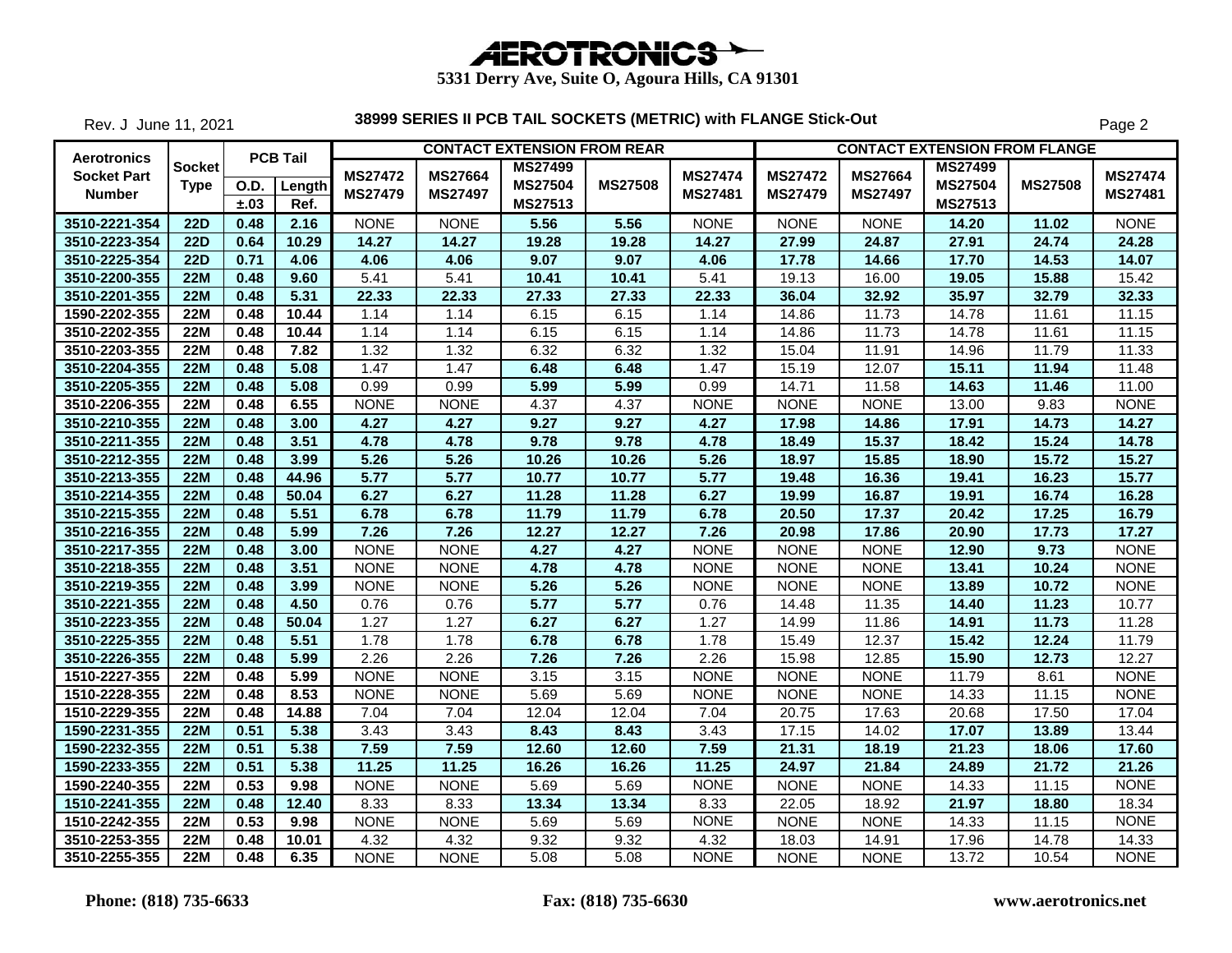| <b>AEROTRONICS</b> |  |
|--------------------|--|

Rev. J June 11, 2021

|                                          |               |              | <b>PCB Tail</b> |                    |                | <b>CONTACT EXTENSION FROM REAR</b> |                |                   |                    |                | <b>CONTACT EXTENSION FROM FLANGE</b> |                |                |
|------------------------------------------|---------------|--------------|-----------------|--------------------|----------------|------------------------------------|----------------|-------------------|--------------------|----------------|--------------------------------------|----------------|----------------|
| <b>Aerotronics</b><br><b>Socket Part</b> | <b>Socket</b> |              |                 | <b>MS27472</b>     | <b>MS27664</b> | <b>MS27499</b>                     |                | <b>MS27474</b>    | <b>MS27472</b>     | <b>MS27664</b> | <b>MS27499</b>                       |                | <b>MS27474</b> |
| <b>Number</b>                            | Type          | O.D.<br>±.03 | Length<br>Ref.  | <b>MS27479</b>     | <b>MS27497</b> | <b>MS27504</b><br>MS27513          | <b>MS27508</b> | <b>MS27481</b>    | <b>MS27479</b>     | <b>MS27497</b> | <b>MS27504</b><br>MS27513            | <b>MS27508</b> | <b>MS27481</b> |
| 3510-2260-355                            | <b>22M</b>    | 0.48         | 14.45           | 13.13              | 13.13          | 18.14                              | 18.14          | 13.13             | 26.85              | 23.72          | 26.77                                | 23.60          | 23.14          |
| 3510-2261-355                            | <b>22M</b>    | 0.48         | 12.93           | 6.38               | 6.38           | 11.38                              | 11.38          | 6.38              | 20.09              | 16.97          | 20.02                                | 16.84          | 16.38          |
| 3510-2262-355                            | <b>22M</b>    | 0.48         | 6.76            | 2.82               | 2.82           | 7.82                               | 7.82           | 2.82              | 16.54              | 13.41          | 16.46                                | 13.28          | 12.83          |
| 3510-2263-355                            | <b>22M</b>    | 0.48         | 6.10            | <b>NONE</b>        | <b>NONE</b>    | 4.55                               | 4.55           | <b>NONE</b>       | <b>NONE</b>        | <b>NONE</b>    | 13.18                                | 10.01          | <b>NONE</b>    |
| 3510-2264-355                            | <b>22M</b>    | 0.48         | 3.86            | <b>NONE</b>        | <b>NONE</b>    | 4.22                               | 4.22           | <b>NONE</b>       | <b>NONE</b>        | <b>NONE</b>    | 12.85                                | 9.68           | <b>NONE</b>    |
| 3510-2265-355                            | <b>22M</b>    | 0.48         | 3.99            | <b>NONE</b>        | <b>NONE</b>    | 1.30                               | 1.30           | <b>NONE</b>       | <b>NONE</b>        | <b>NONE</b>    | 9.93                                 | 6.76           | <b>NONE</b>    |
| 3510-2266-355                            | <b>22M</b>    | 0.48         | 19.53           | $\overline{15.42}$ | 15.42          | 20.42                              | 20.42          | 15.42             | 29.13              | 26.01          | 29.06                                | 25.88          | 25.43          |
| 3510-2267-355                            | 22M           | 0.48         | 4.37            | <b>NONE</b>        | <b>NONE</b>    | 5.33                               | 5.33           | <b>NONE</b>       | <b>NONE</b>        | <b>NONE</b>    | 13.97                                | 10.80          | <b>NONE</b>    |
| 3510-2268-355                            | <b>22M</b>    | 0.48         | 5.49            | 3.96               | 3.96           | 8.97                               | 8.97           | 3.96              | 17.68              | 14.55          | 17.60                                | 14.43          | 13.97          |
| 3510-2269-355                            | <b>22M</b>    | 0.48         | 9.60            | 5.77               | 5.77           | 10.77                              | 10.77          | $\overline{5.77}$ | 19.48              | 16.36          | 19.41                                | 16.23          | 15.77          |
| 1510-2276-355                            | <b>22M</b>    | 0.66         | 8.53            | <b>NONE</b>        | <b>NONE</b>    | 5.69                               | 5.69           | <b>NONE</b>       | <b>NONE</b>        | <b>NONE</b>    | 14.33                                | 11.15          | <b>NONE</b>    |
| 1590-2276-355                            | <b>22M</b>    | 0.66         | 8.53            | <b>NONE</b>        | <b>NONE</b>    | 5.69                               | 5.69           | <b>NONE</b>       | <b>NONE</b>        | <b>NONE</b>    | 14.33                                | 11.15          | <b>NONE</b>    |
| 3510-2276-355                            | <b>22M</b>    | 0.66         | 8.53            | <b>NONE</b>        | <b>NONE</b>    | 5.69                               | 5.69           | <b>NONE</b>       | <b>NONE</b>        | <b>NONE</b>    | 14.33                                | 11.15          | <b>NONE</b>    |
| 1510-2277-355                            | <b>22M</b>    | 0.48         | 5.99            | <b>NONE</b>        | <b>NONE</b>    | 3.15                               | 3.15           | <b>NONE</b>       | <b>NONE</b>        | <b>NONE</b>    | 11.79                                | 8.61           | <b>NONE</b>    |
| 1590-2277-355                            | <b>22M</b>    | 0.48         | 5.99            | <b>NONE</b>        | <b>NONE</b>    | 3.15                               | 3.15           | <b>NONE</b>       | <b>NONE</b>        | <b>NONE</b>    | 11.79                                | 8.61           | <b>NONE</b>    |
| 3510-2277-355                            | <b>22M</b>    | 0.48         | 5.99            | <b>NONE</b>        | <b>NONE</b>    | 3.15                               | 3.15           | <b>NONE</b>       | <b>NONE</b>        | <b>NONE</b>    | 11.79                                | 8.61           | <b>NONE</b>    |
| 1510-2278-355                            | <b>22M</b>    | 0.48         | 8.53            | <b>NONE</b>        | <b>NONE</b>    | 5.69                               | 5.69           | <b>NONE</b>       | <b>NONE</b>        | <b>NONE</b>    | 14.33                                | 11.15          | <b>NONE</b>    |
| 1590-2278-355                            | <b>22M</b>    | 0.48         | 8.53            | <b>NONE</b>        | <b>NONE</b>    | 5.69                               | 5.69           | <b>NONE</b>       | <b>NONE</b>        | <b>NONE</b>    | 14.33                                | 11.15          | <b>NONE</b>    |
| 3510-2278-355                            | <b>22M</b>    | 0.48         | 8.53            | <b>NONE</b>        | <b>NONE</b>    | 5.69                               | 5.69           | <b>NONE</b>       | <b>NONE</b>        | <b>NONE</b>    | 14.33                                | 11.15          | <b>NONE</b>    |
| 1510-2279-355                            | <b>22M</b>    | 0.48         | 14.88           | 7.04               | 7.04           | 12.04                              | 12.04          | 7.04              | 20.75              | 17.63          | 20.68                                | 17.50          | 17.04          |
| 1590-2279-355                            | <b>22M</b>    | 0.48         | 14.88           | 7.04               | 7.04           | 12.04                              | 12.04          | 7.04              | $\overline{2}0.75$ | 17.63          | 20.68                                | 17.50          | 17.04          |
| 3510-2279-355                            | <b>22M</b>    | 0.48         | 14.88           | 7.04               | 7.04           | 12.04                              | 12.04          | 7.04              | 20.75              | 17.63          | 20.68                                | 17.50          | 17.04          |
| 3510-2280-355                            | <b>22M</b>    | 0.48         | 12.93           | 6.65               | 6.65           | 11.66                              | 11.66          | 6.65              | 20.37              | 17.25          | 20.29                                | 17.12          | 16.66          |
| 3510-2281-355                            | 22M           | 0.48         | 6.10            | <b>NONE</b>        | <b>NONE</b>    | 4.83                               | 4.83           | <b>NONE</b>       | <b>NONE</b>        | <b>NONE</b>    | 13.46                                | 10.29          | <b>NONE</b>    |
| 3510-2282-355                            | <b>22M</b>    | 0.48         | 3.86            | <b>NONE</b>        | <b>NONE</b>    | 4.50                               | 4.50           | <b>NONE</b>       | <b>NONE</b>        | <b>NONE</b>    | 13.13                                | 9.96           | <b>NONE</b>    |
| 3510-2283-355                            | <b>22M</b>    | 0.48         | 3.99            | <b>NONE</b>        | <b>NONE</b>    | 1.70                               | 1.70           | <b>NONE</b>       | <b>NONE</b>        | <b>NONE</b>    | 10.34                                | 7.16           | <b>NONE</b>    |
| 3510-2284-355                            | <b>22M</b>    | 0.48         | 19.53           | 15.70              | 15.70          | 20.70                              | 20.70          | 15.70             | 29.41              | 26.29          | 29.34                                | 26.16          | 25.70          |
| 3510-2285-355                            | 22M           | 0.48         | 4.55            | <b>NONE</b>        | <b>NONE</b>    | 5.69                               | 5.69           | <b>NONE</b>       | <b>NONE</b>        | <b>NONE</b>    | 14.33                                | 11.15          | <b>NONE</b>    |
| 3510-2286-355                            | 22M           | 0.48         | 5.49            | 3.78               | 3.78           | 8.79                               | 8.79           | 3.78              | 17.50              | 14.38          | 17.42                                | 14.25          | 13.79          |
| 3510-2287-355                            | <b>22M</b>    | 0.48         | 9.60            | 5.77               | 5.77           | 10.77                              | 10.77          | 5.77              | 19.48              | 16.36          | 19.41                                | 16.23          | 15.77          |
| 3510-2288-355                            | <b>22M</b>    | 0.48         | 6.35            | <b>NONE</b>        | <b>NONE</b>    | 5.08                               | 5.08           | <b>NONE</b>       | <b>NONE</b>        | <b>NONE</b>    | 13.72                                | 10.54          | <b>NONE</b>    |
| 3510-2000-357                            | 20            | 0.64         | 3.00            | 4.27               | 4.27           | 9.27                               | 9.27           | 4.27              | 17.98              | 14.86          | 17.91                                | 14.73          | 14.27          |
| 3510-2001-357                            | 20            | 0.64         | 3.51            | 4.78               | 4.78           | 9.78                               | 9.78           | 4.78              | 18.49              | 15.37          | 18.42                                | 15.24          | 14.78          |
| 3510-2002-357                            | 20            | 0.64         | 3.99            | 5.26               | 5.26           | 10.26                              | 10.26          | 5.26              | 18.97              | 15.85          | 18.90                                | 15.72          | 15.27          |
| 3510-2003-357                            | 20            | 0.64         | 4.50            | 5.77               | 5.77           | 10.77                              | 10.77          | 5.77              | 19.48              | 16.36          | 19.41                                | 16.23          | 15.77          |
| 3510-2004-357                            | 20            | 0.64         | 5.00            | 6.27               | 6.27           | 11.28                              | 11.28          | 6.27              | 19.99              | 16.87          | 19.91                                | 16.74          | 16.28          |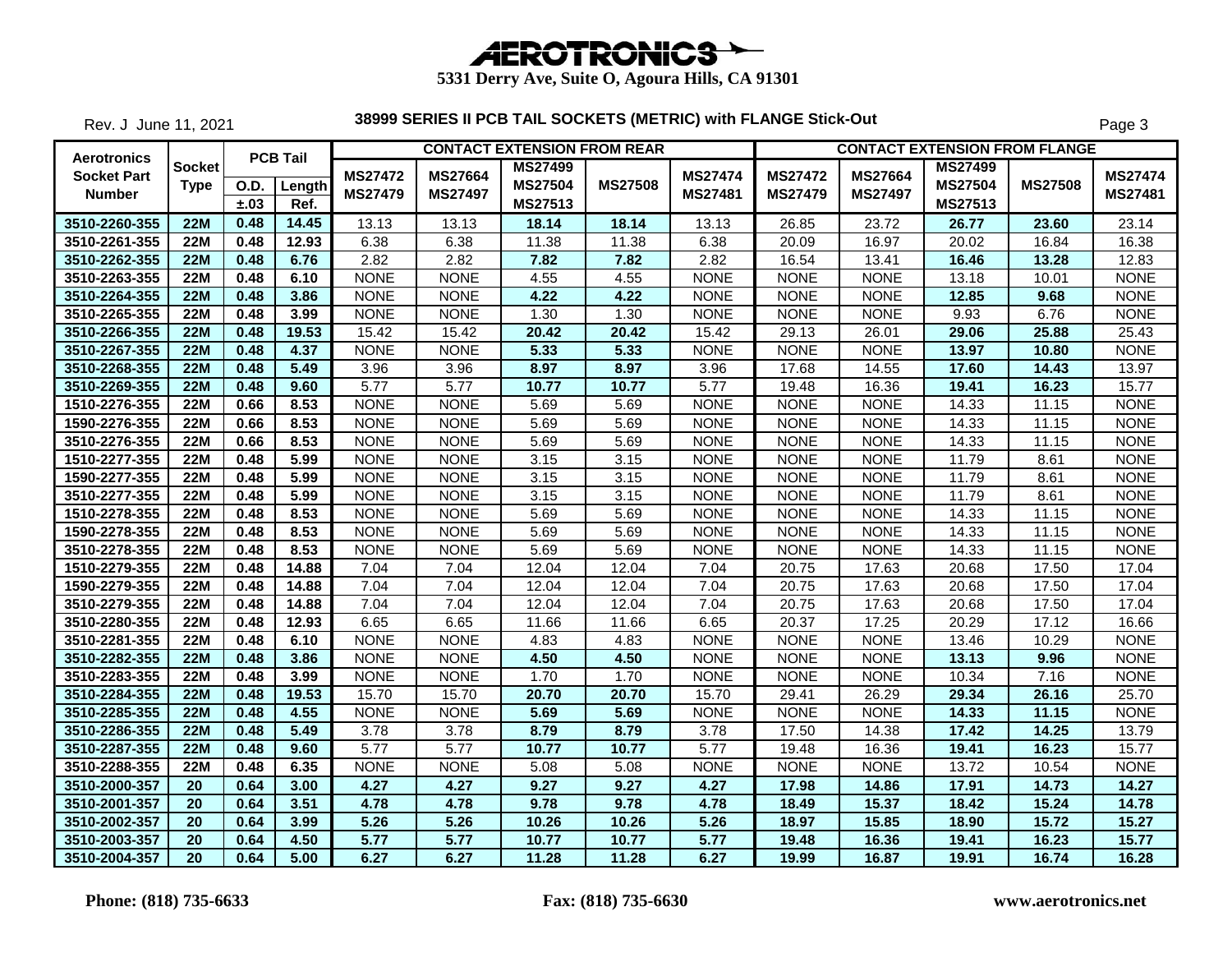| <b>AEROTRONICS</b> |  |
|--------------------|--|

Rev. J June 11, 2021

| Aerotronics                         |                       |                     | <b>PCB Tail</b> |                                  |                                  | <b>CONTACT EXTENSION FROM REAR</b>          |                |                                  |                                  | <b>CONTACT EXTENSION FROM FLANGE</b> |                                             |                |                           |
|-------------------------------------|-----------------------|---------------------|-----------------|----------------------------------|----------------------------------|---------------------------------------------|----------------|----------------------------------|----------------------------------|--------------------------------------|---------------------------------------------|----------------|---------------------------|
| <b>Socket Part</b><br><b>Number</b> | Socket<br><b>Type</b> | <b>O.D.</b><br>±.03 | Length<br>Ref.  | <b>MS27472</b><br><b>MS27479</b> | <b>MS27664</b><br><b>MS27497</b> | <b>MS27499</b><br><b>MS27504</b><br>MS27513 | <b>MS27508</b> | <b>MS27474</b><br><b>MS27481</b> | <b>MS27472</b><br><b>MS27479</b> | <b>MS27664</b><br><b>MS27497</b>     | <b>MS27499</b><br><b>MS27504</b><br>MS27513 | <b>MS27508</b> | <b>MS27474</b><br>MS27481 |
| 3510-2005-357                       | 20                    | 0.64                | 5.51            | 6.78                             | 6.78                             | 11.79                                       | 11.79          | 6.78                             | 20.50                            | 17.37                                | 20.42                                       | 17.25          | 16.79                     |
| 3510-2006-357                       | 20                    | 0.64                | 5.99            | 7.26                             | 7.26                             | 12.27                                       | 12.27          | 7.26                             | 20.98                            | 17.86                                | 20.90                                       | 17.73          | 17.27                     |
| 3510-2007-357                       | 20                    | 0.64                | 3.00            | <b>NONE</b>                      | <b>NONE</b>                      | 4.27                                        | 4.27           | <b>NONE</b>                      | <b>NONE</b>                      | <b>NONE</b>                          | 12.90                                       | 9.73           | <b>NONE</b>               |
| 3510-2008-357                       | 20                    | 0.64                | 3.51            | <b>NONE</b>                      | <b>NONE</b>                      | 4.78                                        | 4.78           | <b>NONE</b>                      | <b>NONE</b>                      | <b>NONE</b>                          | 13.41                                       | 10.24          | <b>NONE</b>               |
| 3510-2009-357                       | 20                    | 0.64                | 3.99            | <b>NONE</b>                      | <b>NONE</b>                      | 5.26                                        | 5.26           | <b>NONE</b>                      | <b>NONE</b>                      | <b>NONE</b>                          | 13.89                                       | 10.72          | <b>NONE</b>               |
| 3510-2010-357                       | 20                    | 0.64                | 4.50            | 0.76                             | 0.76                             | 5.77                                        | 5.77           | 0.76                             | 14.48                            | 11.35                                | 14.40                                       | 11.23          | 10.77                     |
| 3510-2011-357                       | 20                    | 0.64                | 5.00            | 1.27                             | 1.27                             | 6.27                                        | 6.27           | 1.27                             | 14.99                            | 11.86                                | 14.91                                       | 11.73          | 11.28                     |
| 3510-2013-357                       | 20                    | 0.64                | 5.51            | 1.78                             | 1.78                             | 6.78                                        | 6.78           | 1.78                             | 15.49                            | 12.37                                | 15.42                                       | 12.24          | 11.79                     |
| 3510-2014-357                       | 20                    | 0.64                | 5.99            | 2.26                             | 2.26                             | 7.26                                        | 7.26           | 2.26                             | 15.98                            | 12.85                                | 15.90                                       | 12.73          | 12.27                     |
| 3510-2015-357                       | 20                    | 0.51                | 5.51            | 6.78                             | 6.78                             | 11.79                                       | 11.79          | 6.78                             | 20.50                            | 17.37                                | 20.42                                       | 17.25          | 16.79                     |
| 3510-2016-357                       | 20                    | 0.81                | 8.41            | 8.99                             | 8.99                             | 14.00                                       | 14.00          | 8.99                             | 22.71                            | 19.58                                | 22.63                                       | 19.46          | 19.00                     |
| 3510-2017-357                       | 20                    | 0.48                | 5.97            | 5.87                             | 5.87                             | 10.87                                       | 10.87          | 5.87                             | 19.58                            | 16.46                                | 19.51                                       | 16.33          | 15.88                     |
| 3510-1600-358                       | 16                    | 1.57                | 13.89           | 8.61                             | 8.61                             | 13.61                                       | 13.61          | 8.61                             | 22.33                            | 19.20                                | 22.25                                       | 19.08          | 18.62                     |
| 3510-1601-358                       | 16                    | 1.45                | 3.00            | 9.25                             | 9.25                             | 14.25                                       | 14.25          | 9.25                             | 22.96                            | 19.84                                | 22.89                                       | 19.71          | 19.25                     |
| 3510-1602-358                       | 16                    | 1.57                | 3.00            | 4.27                             | 4.27                             | 9.27                                        | 9.27           | 4.27                             | 17.98                            | 14.86                                | 17.91                                       | 14.73          | 14.27                     |
| 3510-1603-358                       | 16                    | 1.57                | 3.51            | 4.78                             | 4.78                             | 9.78                                        | 9.78           | 4.78                             | 18.49                            | 15.37                                | 18.42                                       | 15.24          | 14.78                     |
| 3510-1604-358                       | 16                    | $\overline{1.57}$   | 3.99            | 5.26                             | 5.26                             | 10.26                                       | 10.26          | 5.26                             | 18.97                            | 15.85                                | 18.90                                       | 15.72          | 15.27                     |
| 3510-1605-358                       | 16                    | 1.57                | 4.50            | 5.77                             | 5.77                             | 10.77                                       | 10.77          | 5.77                             | 19.48                            | 16.36                                | 19.41                                       | 16.23          | 15.77                     |
| 3510-1606-358                       | 16                    | 1.57                | 5.00            | 6.27                             | 6.27                             | 11.28                                       | 11.28          | 6.27                             | 19.99                            | 16.87                                | 19.91                                       | 16.74          | 16.28                     |
| 3510-1607-358                       | 16                    | 1.57                | 5.51            | 6.78                             | 6.78                             | 11.79                                       | 11.79          | 6.78                             | 20.50                            | 17.37                                | 20.42                                       | 17.25          | 16.79                     |
| 3510-1608-358                       | 16                    | 1.57                | 5.99            | 7.26                             | 7.26                             | 12.27                                       | 12.27          | 7.26                             | 20.98                            | 17.86                                | 20.90                                       | 17.73          | 17.27                     |
| 3510-1609-358                       | 16                    | 1.57                | 3.00            | <b>NONE</b>                      | <b>NONE</b>                      | 4.27                                        | 4.27           | <b>NONE</b>                      | <b>NONE</b>                      | <b>NONE</b>                          | 12.90                                       | 9.73           | <b>NONE</b>               |
| 3510-1610-358                       | 16                    | 1.57                | 3.51            | <b>NONE</b>                      | <b>NONE</b>                      | 4.78                                        | 4.78           | <b>NONE</b>                      | <b>NONE</b>                      | <b>NONE</b>                          | 13.41                                       | 10.24          | <b>NONE</b>               |
| 3510-1611-358                       | 16                    | $\overline{1.57}$   | 3.99            | <b>NONE</b>                      | <b>NONE</b>                      | 5.26                                        | 5.26           | <b>NONE</b>                      | <b>NONE</b>                      | <b>NONE</b>                          | 13.89                                       | 10.72          | <b>NONE</b>               |
| 3510-1613-358                       | 16                    | 1.57                | 4.50            | 0.76                             | 0.76                             | 5.77                                        | 5.77           | 0.76                             | 14.48                            | 11.35                                | 14.40                                       | 11.23          | 10.77                     |
| 3510-1614-358                       | 16                    | 1.57                | 5.00            | 1.27                             | 1.27                             | 6.27                                        | 6.27           | 1.27                             | 14.99                            | 11.86                                | 14.91                                       | 11.73          | 11.28                     |
| 3510-1615-358                       | 16                    | $\overline{1.57}$   | 5.51            | 1.78                             | 1.78                             | 6.78                                        | 6.78           | 1.78                             | 15.49                            | 12.37                                | 15.42                                       | 12.24          | 11.79                     |
| 3510-1617-358                       | 16                    | 1.57                | 5.99            | 2.26                             | 2.26                             | 7.26                                        | 7.26           | 2.26                             | 15.98                            | 12.85                                | 15.90                                       | 12.73          | 12.27                     |
| 3510-1200-359                       | 12                    | 2.08                | 3.00            | 4.27                             | 4.27                             | 9.27                                        | 9.27           | 4.27                             | 17.98                            | 14.86                                | 17.91                                       | 14.73          | 14.27                     |
| 3510-1201-359                       | 12                    | 2.08                | 3.51            | 4.78                             | 4.78                             | 9.78                                        | 9.78           | 4.78                             | 18.49                            | 15.37                                | 18.42                                       | 15.24          | 14.78                     |
| 3510-1202-359                       | 12                    | 2.08                | 3.99            | 5.26                             | 5.26                             | 10.26                                       | 10.26          | 5.26                             | 18.97                            | 15.85                                | 18.90                                       | 15.72          | 15.27                     |
| 3510-1203-359                       | 12                    | 2.08                | 4.50            | 5.77                             | 5.77                             | 10.77                                       | 10.77          | 5.77                             | 19.48                            | 16.36                                | 19.41                                       | 16.23          | 15.77                     |
| 3510-1204-359                       | 12                    | 2.08                | 5.00            | 6.27                             | 6.27                             | 11.28                                       | 11.28          | 6.27                             | 19.99                            | 16.87                                | 19.91                                       | 16.74          | 16.28                     |
| 3510-1205-359                       | 12                    | 2.08                | 5.51            | 6.78                             | 6.78                             | 11.79                                       | 11.79          | 6.78                             | 20.50                            | 17.37                                | 20.42                                       | 17.25          | 16.79                     |
| 3510-1206-359                       | 12                    | 2.08                | 5.99            | 7.26                             | 7.26                             | 12.27                                       | 12.27          | 7.26                             | 20.98                            | 17.86                                | 20.90                                       | 17.73          | 17.27                     |
| 3510-1207-359                       | 12                    | 2.08                | 3.00            | <b>NONE</b>                      | <b>NONE</b>                      | 4.27                                        | 4.27           | <b>NONE</b>                      | <b>NONE</b>                      | <b>NONE</b>                          | 12.90                                       | 9.73           | <b>NONE</b>               |